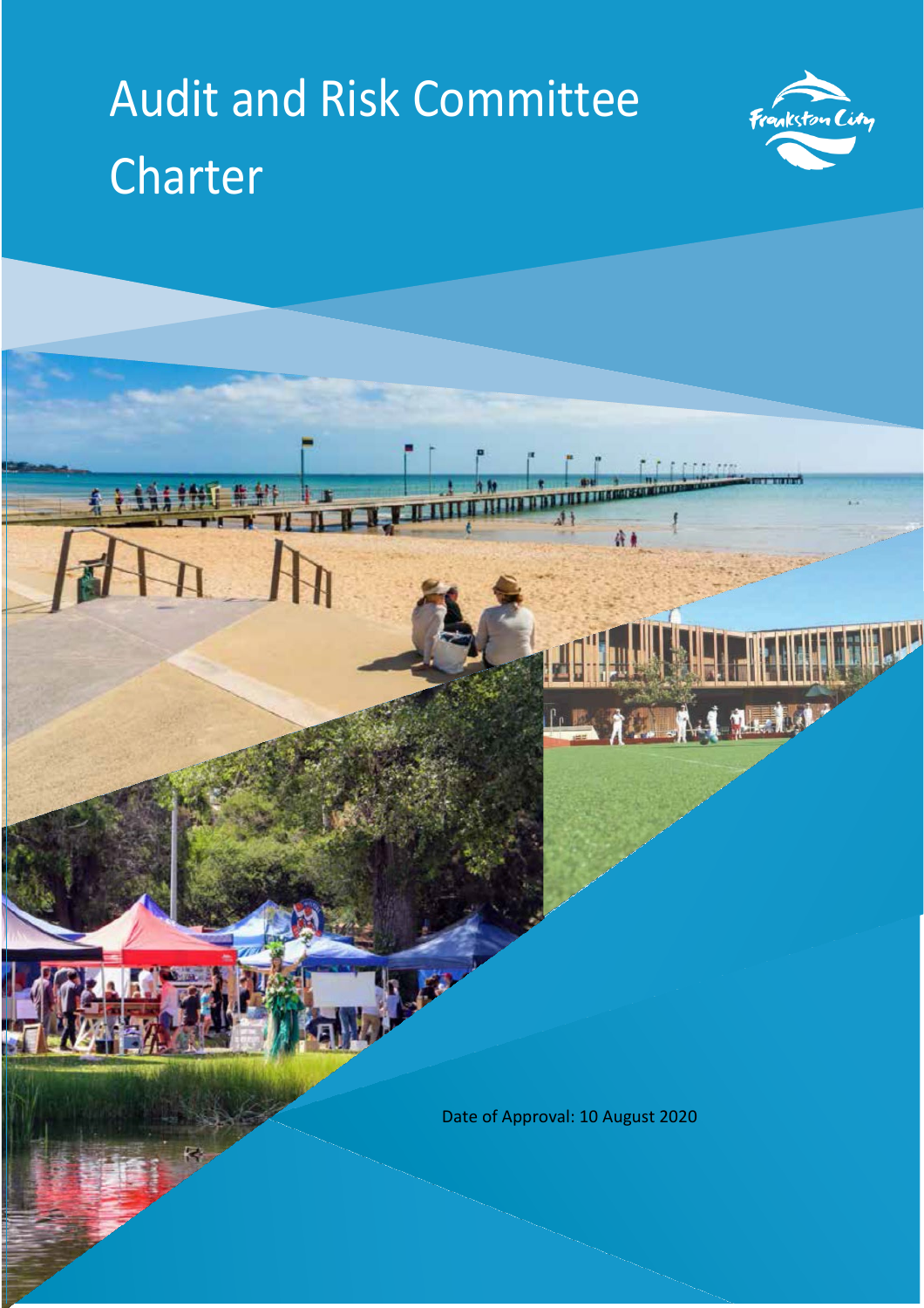*This page is intentionally left blank*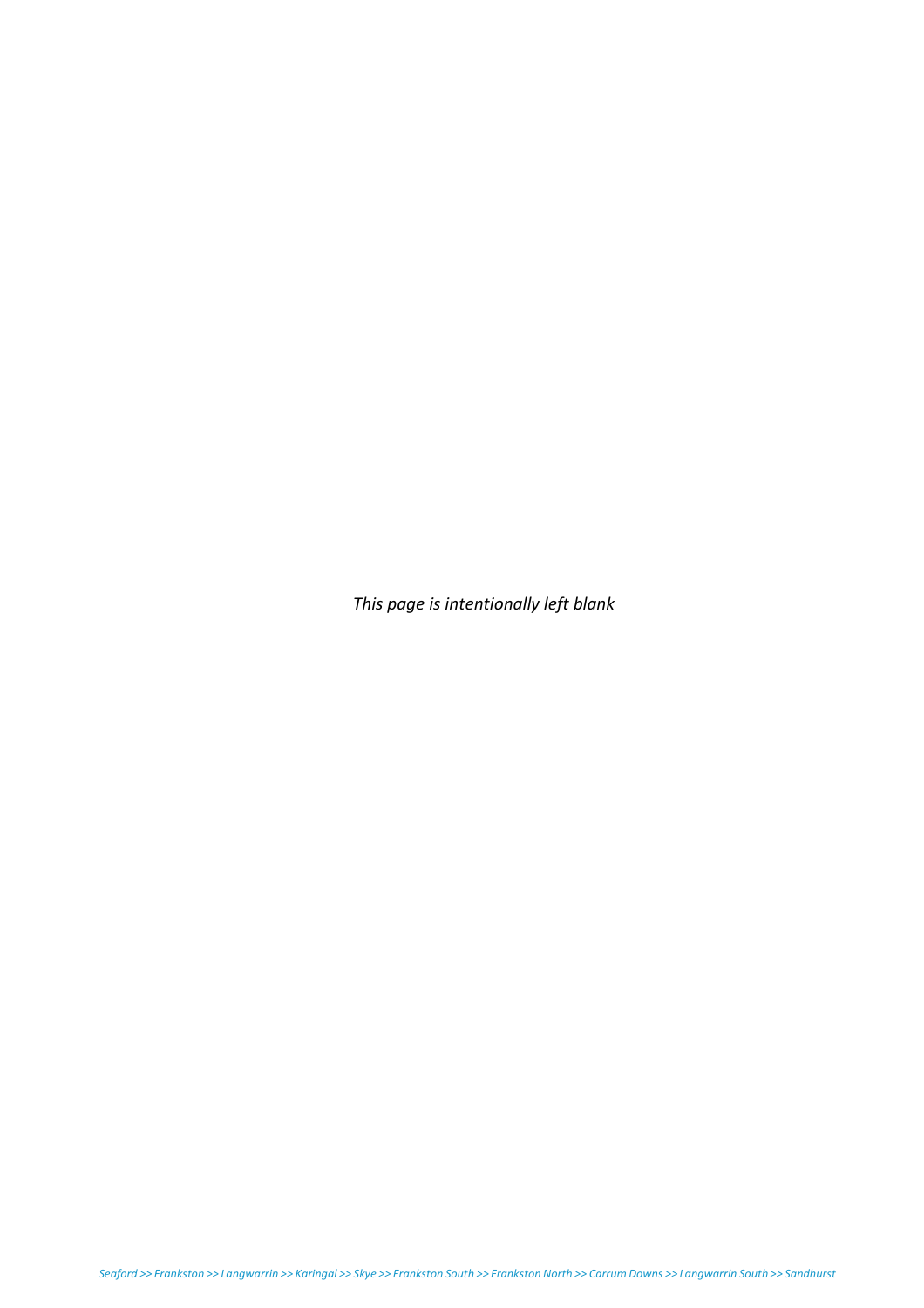## Contents

| 1. |  |  |
|----|--|--|
| 2. |  |  |
| 3. |  |  |
|    |  |  |
|    |  |  |
|    |  |  |
|    |  |  |
| 4. |  |  |
| 5. |  |  |
|    |  |  |
|    |  |  |
|    |  |  |
|    |  |  |
|    |  |  |
|    |  |  |
|    |  |  |
|    |  |  |
|    |  |  |
| 6. |  |  |
| 7. |  |  |
| 8. |  |  |
| 9. |  |  |
|    |  |  |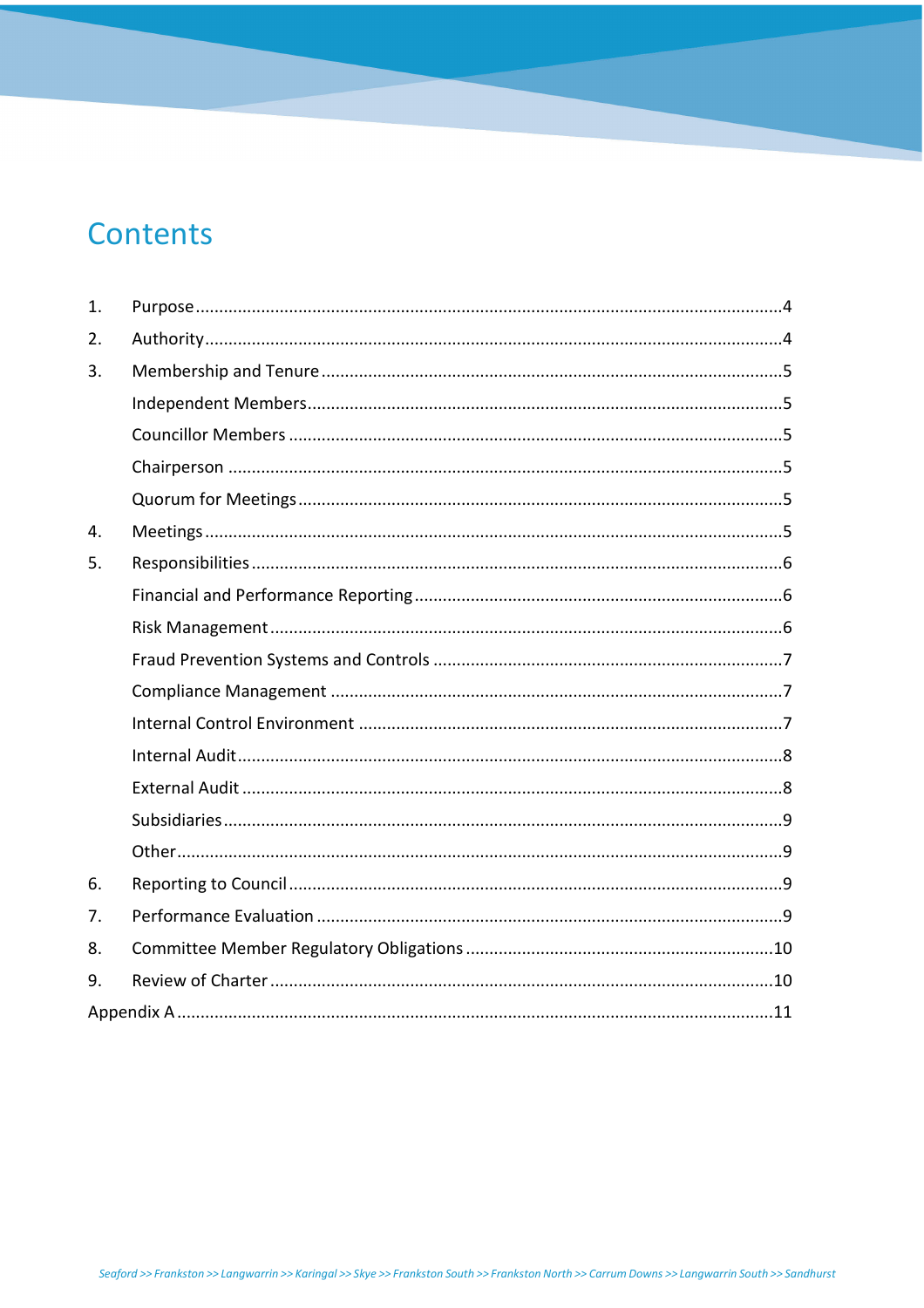## <span id="page-3-0"></span>**1. Purpose**

Frankston City Council has established an Audit & Risk Committee (the Committee) pursuant to Section 53 of the Local Government Act 2020 (the Act) to support Council in discharging its oversight responsibilities related to financial and performance reporting, risk management, fraud prevention systems and control, Council's performance with regard to compliance with its policies and legislative and regulatory requirements, maintenance of a sound internal control environment and assurance activities including internal and external audit. It acts in this capacity by monitoring, reviewing, endorsing and advising on the above matters as set out in this Charter. This Charter has been developed in accordance with Section 54 of the Act.

The appointment of independent members to the Committee as outlined in this Charter enables the Committee to provide advice to Council on matters related to its responsibilities based on broader skills and experience than might otherwise be the case and in so doing bring additional benefits to Council.

Except as outlined in Section 2, the Committee has no executive authority and no delegated financial responsibilities and is therefore independent of management.

## <span id="page-3-1"></span>**2. Authority**

The Committee is directly responsible to Council for discharging its responsibilities as set out in this Charter. Except as outlined in this section, the Committee has no delegated authority from Council unless specifically provided by Council from time to time and any such authority shall be temporary and may only relate to specific matters as directed by Council.

The Committee has the authority to:

- Endorse key documents and reports that must be approved by Council, including annual financial reports, annual performance statements, new or revised policies and other documents that assist in maintaining a strong internal control environment;
- Approve internal and external audit plans, including internal audit plans with an outlook of greater than one year;
- Provide advice and make recommendations to Council on matters within its areas of responsibility;
- Retain counsel of relevant independent experts where it considers that is necessary in order to execute its responsibilities, subject to prior agreement with the Chief Executive Officer;
- Seek any relevant information it requires from Council, Council Officers (who are expected to co-operate with the Committee's requests) and external parties;
- Meet with Council Officers, internal and external auditors and other parties as required to discharge its responsibilities.

The Committee will, through the Chief Executive Officer, have access to appropriate management support to enable it to discharge its responsibilities effectively.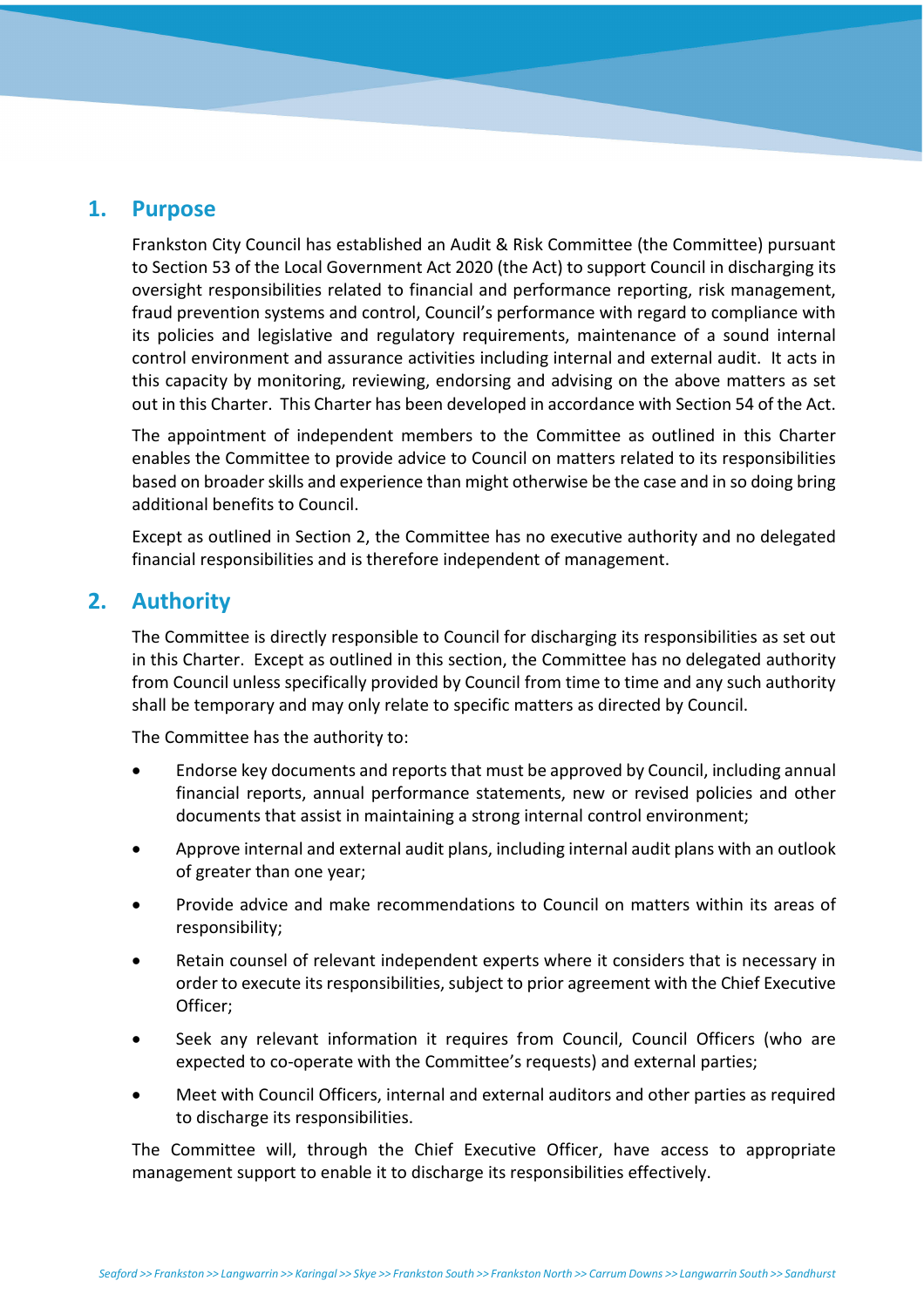## <span id="page-4-0"></span>**3. Membership and Tenure**

The Committee will consist of five members appointed by Council, three of whom must be independent members. Council employees cannot be members of the Committee. Details of membership and tenure are set out below:

#### <span id="page-4-1"></span>*Independent Members*

- 3.1 Independent members will be appointed for three year terms;
- 3.2 Independent members may be reappointed for two additional three-year terms subject to satisfactory performance, that is, a maximum of nine years ;
- 3.3 Independent members must collectively have expertise in financial management and reporting and risk management and also experience in public sector management;
- 3.4 Independent members terms of appointment will be set so that as far as possible only one member retires at a time in order to minimise the loss of knowledge of Council's business that may occur on change of membership;
- 3.5 Remuneration will be paid to independent members as approved by Council from time to time;

#### <span id="page-4-2"></span>*Councillor Members*

- 3.6 Councillor members will be appointed to the Committee by Council annually;
- 3.7 Should an appointed Councillor member not be able to attend a Committee meeting, Council can appoint an alternate member to act in such circumstances, either on a meeting by meeting basis or for the entire year;

#### <span id="page-4-3"></span>*Chairperson*

- 3.8 The Chairperson of the Committee must be an independent member;
- 3.9 Council will appoint the Chairperson of the Committee;
- 3.10 If the Chairperson is unable to attend a meeting, the members in attendance at the meeting will appoint a Chairperson for that meeting from among the attending members;

#### <span id="page-4-4"></span>*Quorum for Meetings*

3.11 A quorum shall comprise at least one Councillor member and two independent members.

## <span id="page-4-5"></span>**4. Meetings**

The Committee will meet at least five times a year, with authority to convene additional meetings, as circumstances require;

4.1 A schedule of meetings will be developed annually and agreed by members;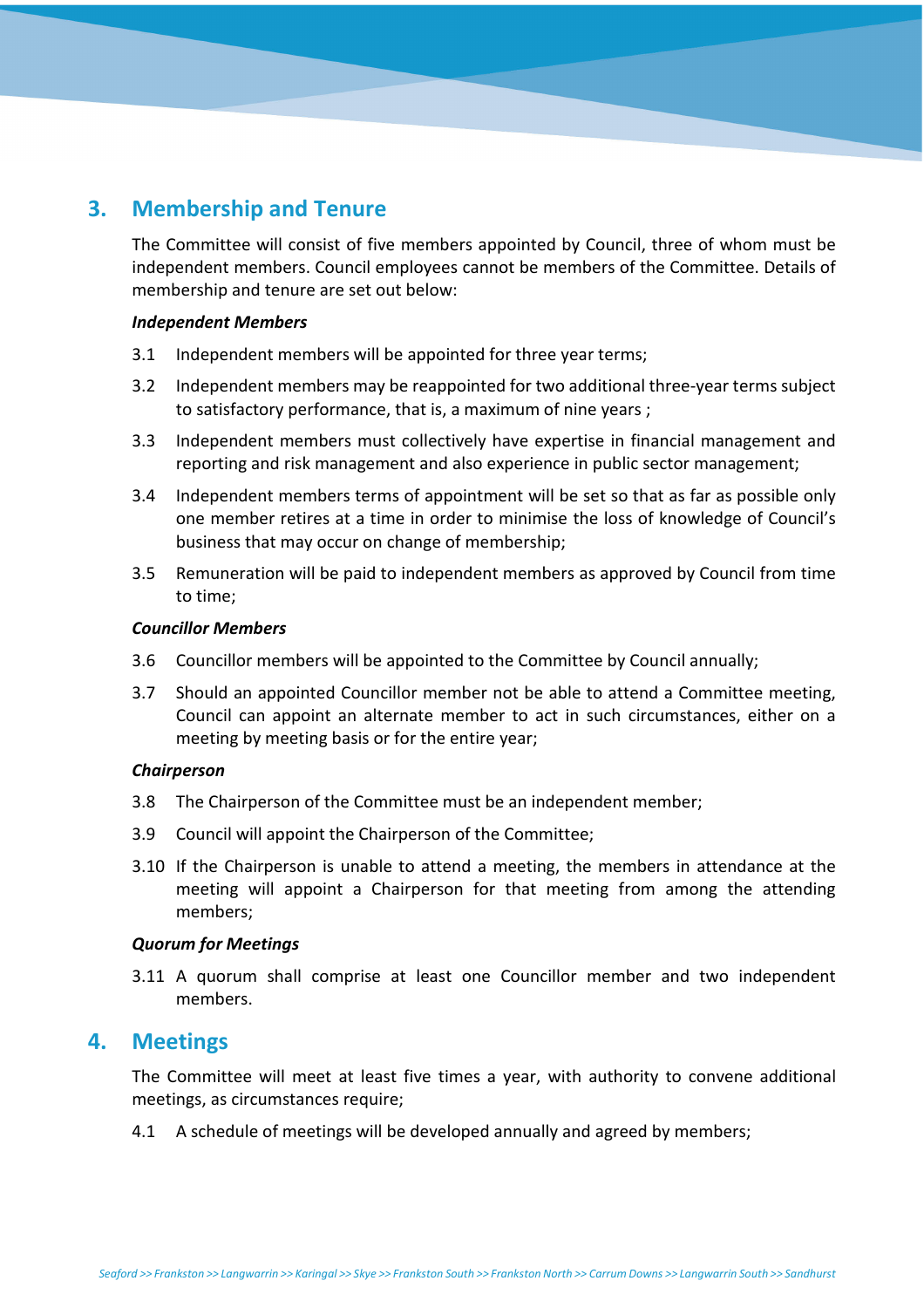- 4.2 All Committee members are expected to attend each meeting in person, although in special circumstances members can attend through electronic means;
- 4.3 The Committee will invite members of Council's management team, the internal and external auditors and other personnel as appropriate to attend meetings. The Chief Executive Officer and the Director Corporate Services and Manager Finance (or equivalents) will attend all meetings, except for confidential matters;
- 4.4 Committee members and the internal and external auditors can request the Chairperson to convene additional meetings if they feel that is justified to address unexpected matters that may have arisen;
- 4.5 Meeting agendas and appropriate briefing materials will be provided to members at least one week before each meeting; and
- 4.6 Minutes will be prepared for all meetings and circulated as soon as practical.

## <span id="page-5-0"></span>**5. Responsibilities**

The Committee will carry out the following responsibilities.

#### <span id="page-5-1"></span>*Financial and Performance Reporting*

- 5.1 At least annually review significant accounting and external reporting issues, including complex or unusual transactions, transactions and balances in areas where judgement is required, changes to accounting policies, recent accounting, professional and regulatory pronouncements and legislative changes, and understand their effect on the annual financial report and the audit thereof;
- 5.2 At least annually review changes to the Local Government Performance Reporting Framework and understand the impact of those changes on Council's performance indicators;
- 5.3 Review the annual financial report and annual performance statement and consider whether they are complete, consistent with information known to Committee members, reflect appropriate accounting treatments and adequately disclose Council's financial performance and position;
- 5.4 Review with management and the external auditors the results of the audit, including any difficulties encountered by the auditors and how they were resolved;
- 5.5 Recommend the adoption of the annual financial report and annual performance statement to Council; and
- 5.6 Review the appropriateness of the format and content of periodic management financial reports and performance statements to Council as required.

#### <span id="page-5-2"></span>*Risk Management*

5.7 Review annually the effectiveness of Council's risk management framework;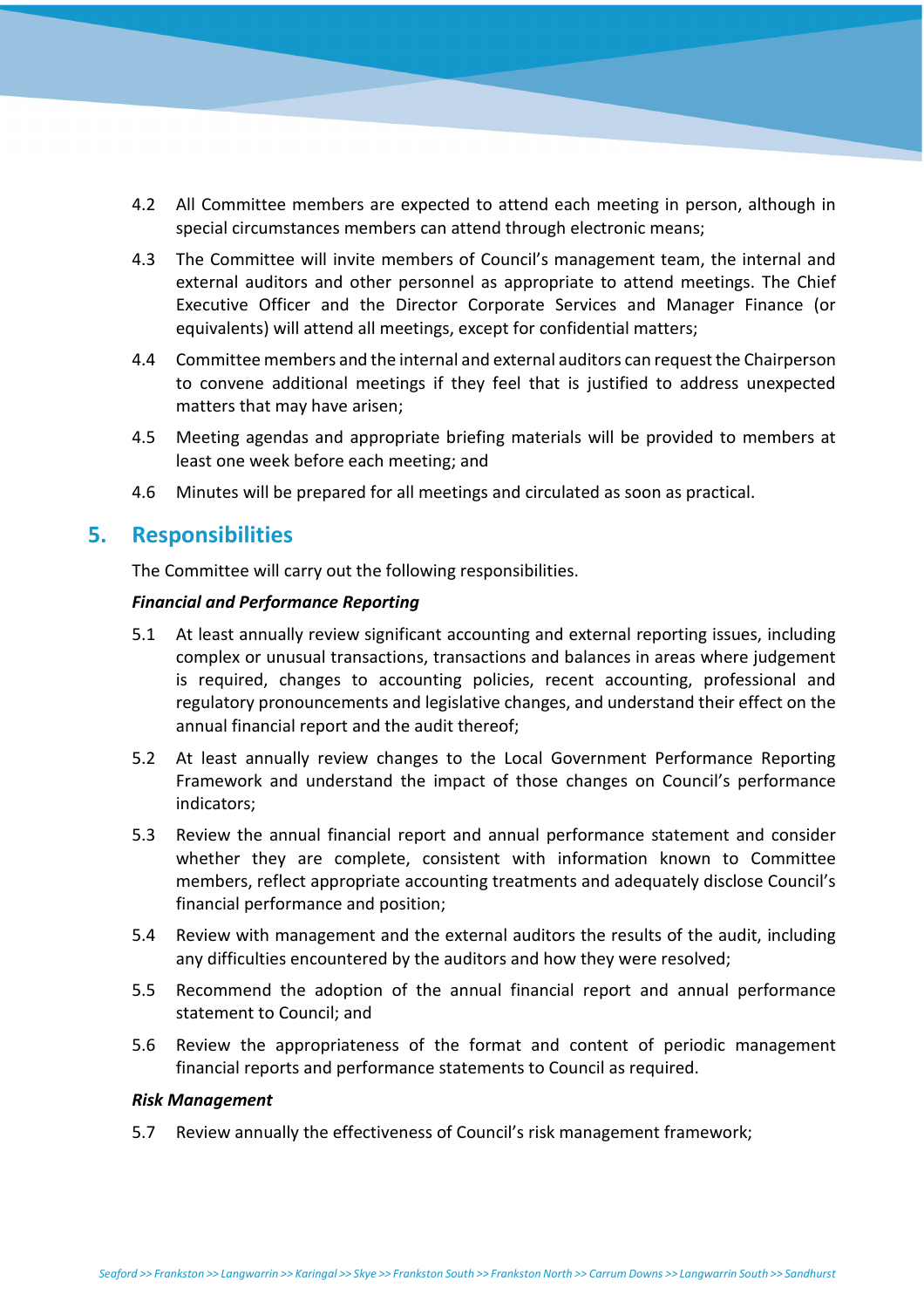- 5.8 Review annually Council's risk appetite statement and the degree of alignment with Council's risk profile;
- 5.9 Review Council's risk profile and the changes occurring in the profile from meeting to meeting;
- 5.10 Review Council's treatment plans for significant risks, including the timeliness of mitigating actions and progress against those plans;
- 5.11 Review the insurance programme annually prior to renewal; and
- 5.12 Review the approach to business continuity planning arrangements, including whether business continuity and disaster recovery plans have been regularly updated and tested.

#### <span id="page-6-0"></span>*Fraud Prevention Systems and Controls*

- 5.13 Review Council's Fraud Prevention policies and controls, including the Fraud Control Plan and fraud awareness programmes at least very two years;
- 5.14 Receive reports from management about actual or suspected instances of fraud or corruption including analysis of the underlying control failures and action taken to address each event; and
- 5.15 Review reports by management about the actions taken by Council to report such matters to the appropriate integrity bodies.

#### <span id="page-6-1"></span>*Compliance Management*

- 5.16 Review the systems and processes implemented by Council for monitoring compliance with relevant legislation and regulations, OH&S and the results of management's follow up of any instances of non-compliance;
- 5.17 Review the processes for communicating and monitoring compliance with Council's various Codes of Conduct to Councillors, employees and contractors;
- 5.18 Obtain briefings on any significant compliance matters; and
- 5.19 Receive reports from management on the findings of any examinations by regulatory or integrity agencies (whether related to investigations at Council or other agencies), such as the Ombudsman, IBAC, Victoria Government Inspectorate, etc. and monitor Council's responses.

#### <span id="page-6-2"></span>*Internal Control Environment*

- 5.20 Review the adequacy and effectiveness of key policies, systems and controls for providing a sound internal control environment. This should be done on a rotational basis over a three to four year period;
- 5.21 Determine whether systems and controls are reviewed regularly and updated where required;
- 5.22 Monitor significant changes to systems and controls to assess whether those changes significantly impact Council's risk profile;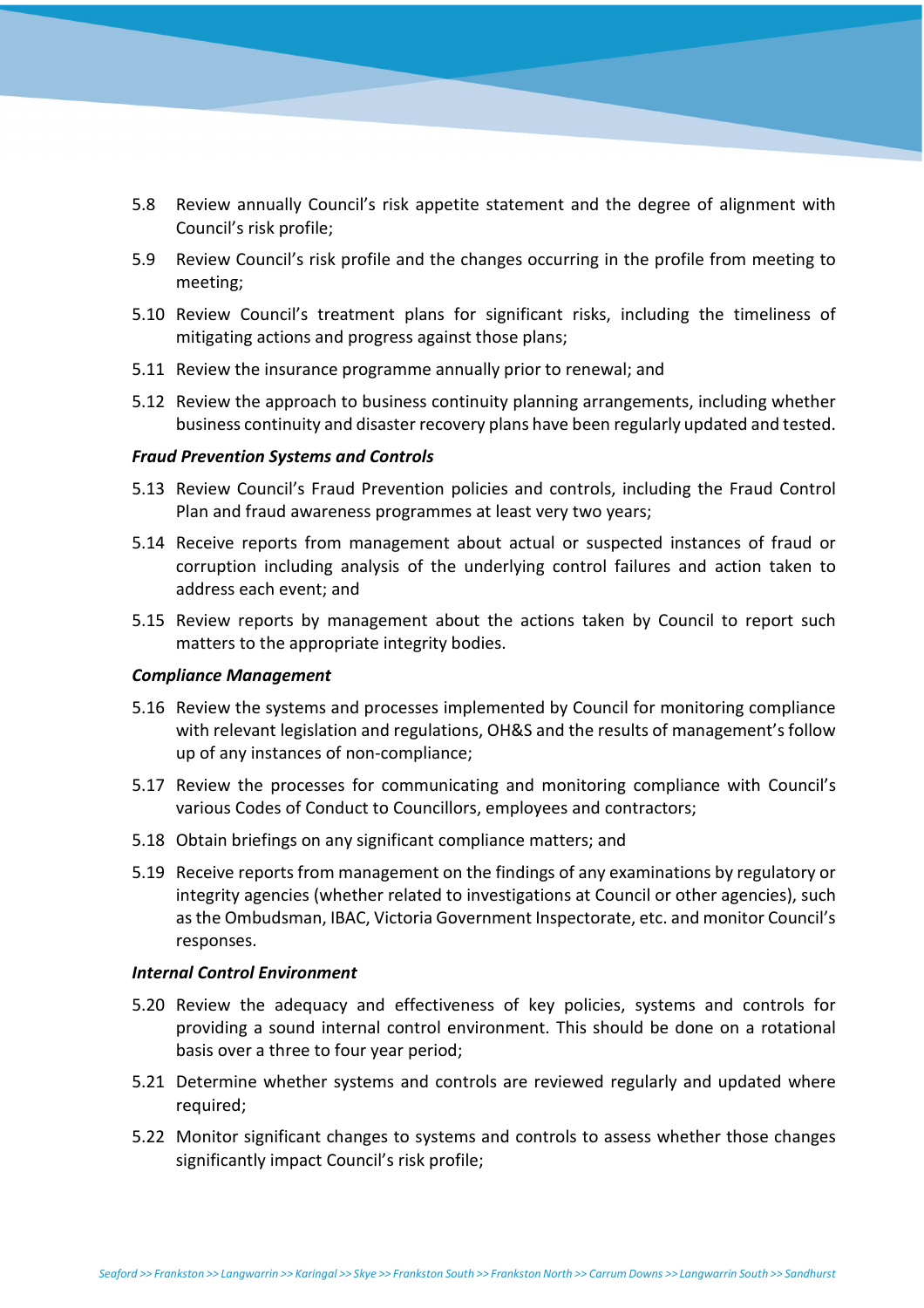- 5.23 Ensure that a programme is in place to test compliance with systems and controls; and
- 5.24 Assess whether the control environment is consistent with Council's Governance Principles.

#### <span id="page-7-0"></span>*Internal Audit*

- 5.25 Review the Internal Audit Charter regularly to determine that it provides an appropriate functional and organisational framework to enable Council's internal audit function to operate effectively and without limitations;
- 5.26 Review and approve the three year strategic internal audit plan, the annual internal audit plan and any significant changes to them;
- 5.27 Review progress on delivery of annual internal audit plan;
- 5.28 Review proposed scopes for each review in the annual internal audit plan;
- 5.29 Review reports on internal audit reviews, including recommendations for improvement arising from those reviews;
- 5.30 Meet with the leader of the internal audit function at least annually in the absence of management;
- 5.31 Monitor action by management on internal audit findings and recommendations;
- 5.32 Review the effectiveness of the internal audit function and ensure that it has appropriate authority within Council and has no unjustified limitations on its work;
- 5.33 Ensure that the Committee is aware of and appropriately represented with regard to any proposed changes to the appointment of the internal audit service provider, including being appropriately briefed on the need for any proposed change; and
- 5.34 Recommend to Council the appointment and if necessary, the termination of the internal audit contractor.

#### <span id="page-7-1"></span>*External Audit*

- 5.35 Annually review and approve the external audit scope and plan proposed by the external auditor;
- 5.36 Discuss with the external auditor any audit issues encountered in the normal course of audit work, including any restriction on scope of work or access to information;
- 5.37 Ensure that significant findings and recommendations made by the external auditor, and management's responses to them, are appropriate and are acted upon in a timely manner;
- 5.38 Review the effectiveness of the external audit function and ensure that the Victorian Auditor General's Office (VAGO) is aware of the Committee's views when appropriate;
- 5.39 Consider the findings and recommendations of any relevant performance audits undertaken by VAGO and monitor Council's responses to them; and
- 5.40 Meet with the external auditor at least annually in the absence of management.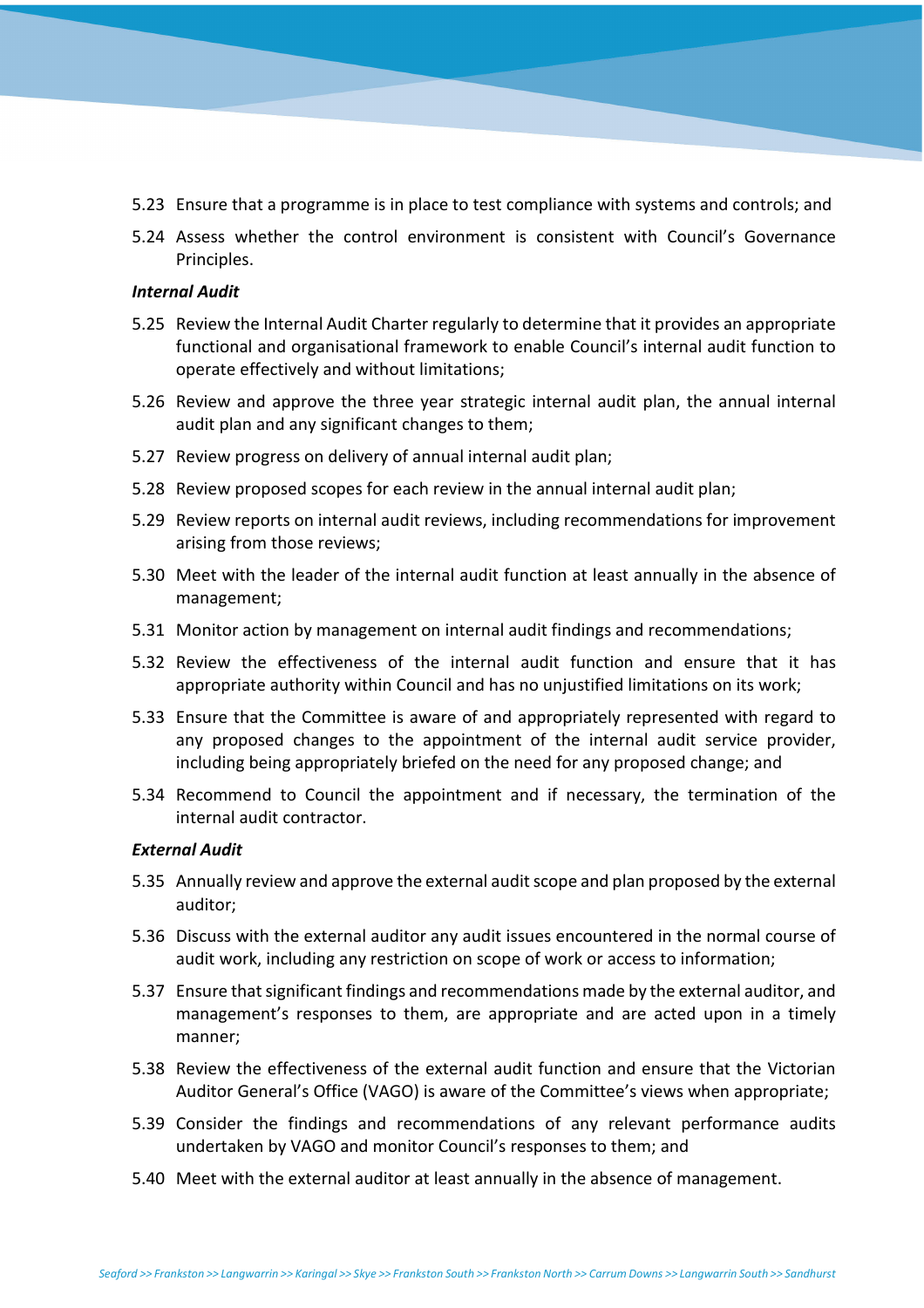#### <span id="page-8-0"></span>*Subsidiaries*

- 5.41 Note and consider the internal audit plan and any significant findings from reviews quarterly;
- 5.42 Note and consider the risk profile annually and the risk matrix identifies the top high rated strategic risks. Note, any new or changing risks that affects the risk profile including controls deemed ineffective;
- 5.43 Note and consider OH&S major incidents, actual potential fraud, legal claims, instances of non-conformance with laws and regulations, material unusual accounting transactions/adjustments;
- 5.44 Note and consider the external Auditors Annual management letter;
- 5.45 Meet with external auditors and review the annual financial report and performance report of the subsidiary; and
- 5.46 The Committee will meet with the Chair and/or Chief Executive Officer of the subsidiary at least annually.

#### <span id="page-8-1"></span>*Other*

5.47 At its discretion, the Committee may consider complaints from the public on referral from Council or officers which may expose inappropriate practices within the Frankston City Council and any subsidiaries.

### <span id="page-8-2"></span>**6. Reporting to Council**

- 6.1 Unconfirmed Minutes of Committee meetings will be provided to Council at the first available opportunity after clearance by the Committee Chairperson following each Committee meeting;
- 6.2 The Minutes will be confirmed at the next scheduled meeting; and
- 6.3 The Chairperson will prepare a report to Council through the Chief Executive Officer on the Committee's activities twice per annum. One of these reports will be prepared after the meeting at which the annual financial report and the annual performance statement have been considered and recommended to Council for adoption, such report indicating how the Committee has discharged its responsibilities as set out in this Charter for the previous year.

## <span id="page-8-3"></span>**7. Performance Evaluation**

The Committee shall undertake a process to evaluate its performance annually and report the outcomes of the evaluation process to Council through the Chief Executive Officer, including recommendations for any opportunities for improvement. The evaluation will include feedback from both Committee members and senior officers who have regular interactions with the Committee.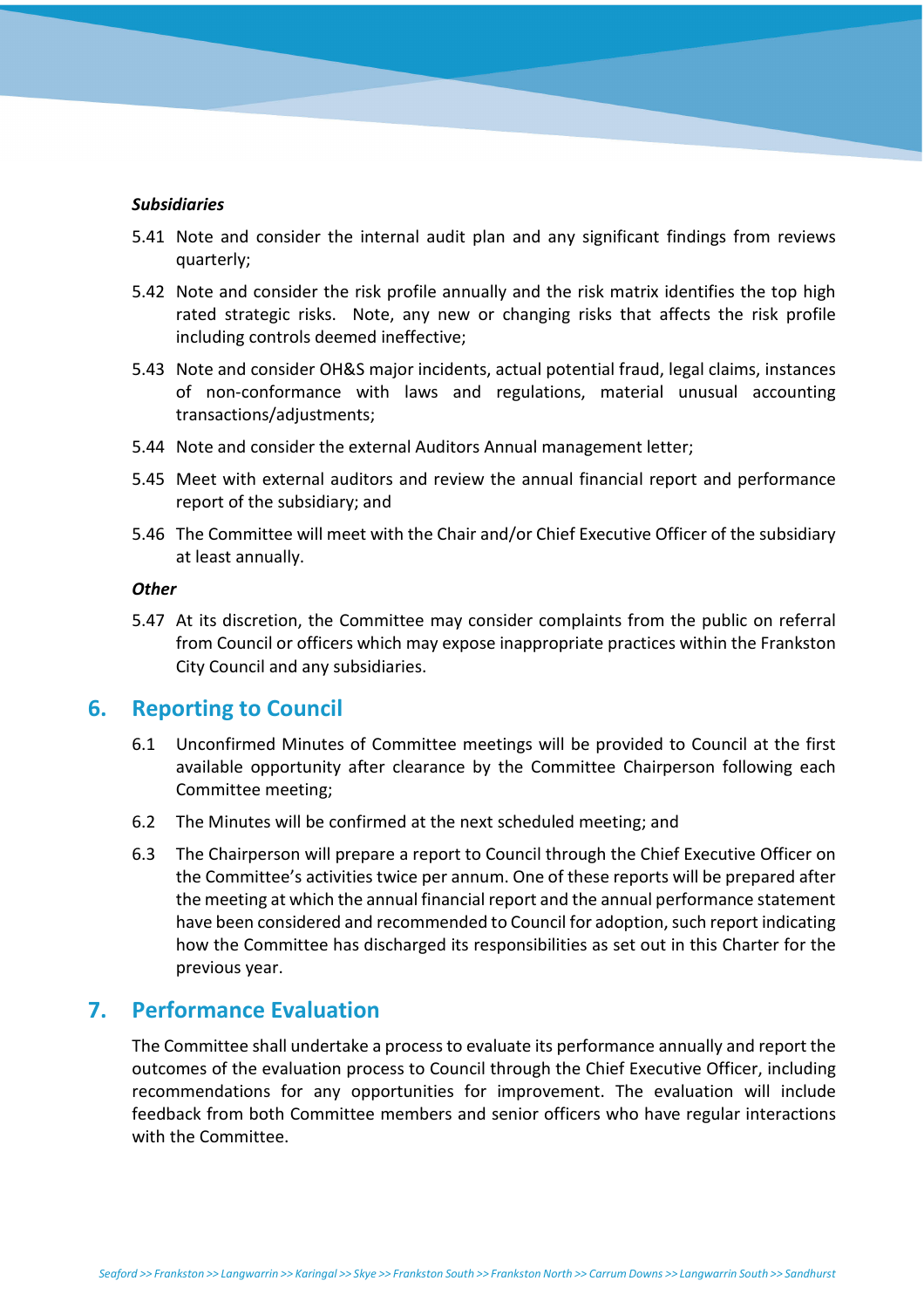## <span id="page-9-0"></span>**8. Committee Member Regulatory Obligations**

Committee members are expected to be aware of their obligations under Section 53 of the Act. These obligations relate to misuse of position as a member of the Committee (Section 123), confidential information (Section 125) and conflict of interest (Sections 126 to 131). Details about these obligations are included in Appendix A to this Charter.

## <span id="page-9-1"></span>**9. Review of Charter**

The Committee shall review and assess the adequacy of the Charter every two years or earlier if necessary and submit requests to Council through the Chief Executive Officer for revisions and improvements for approval.